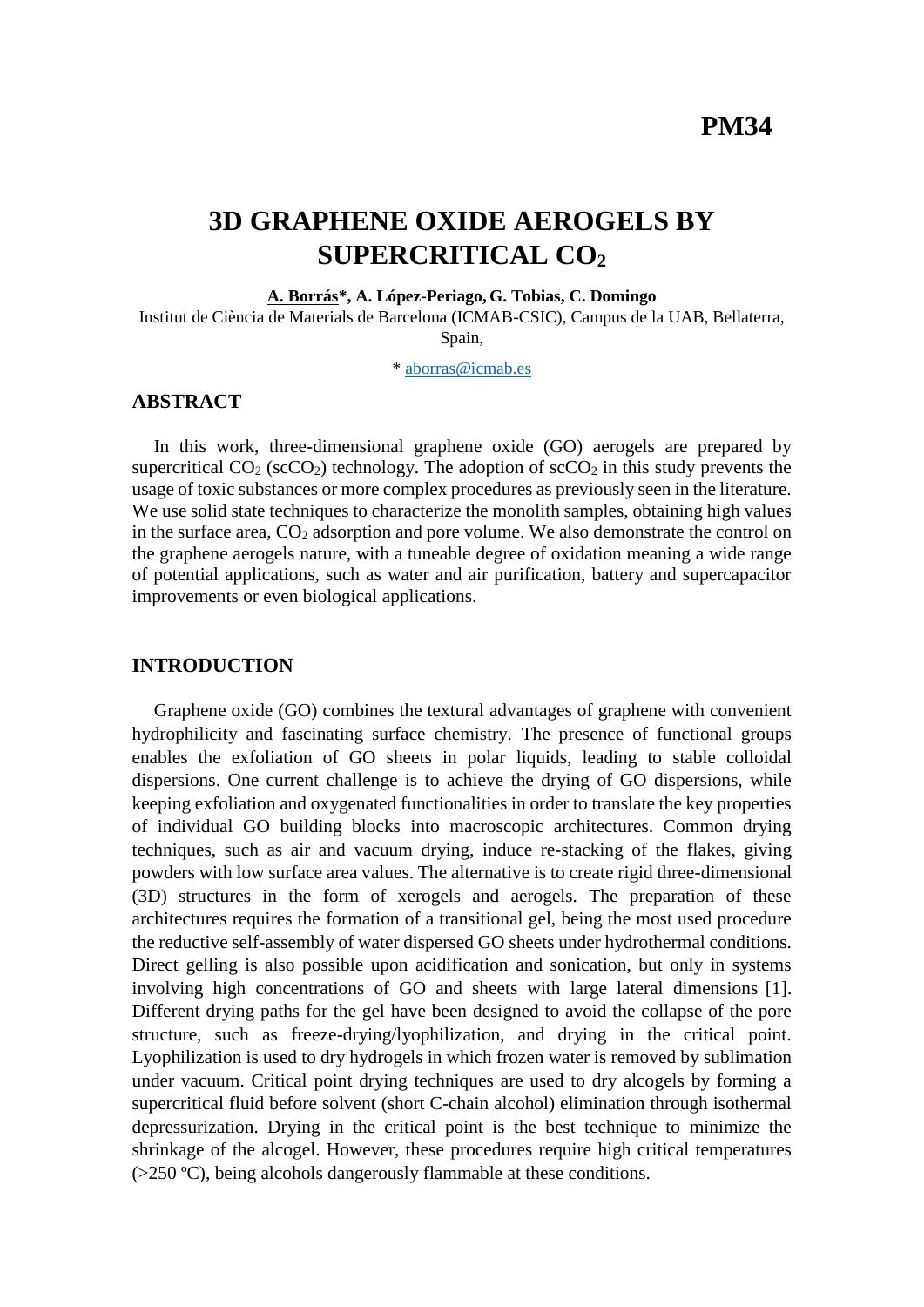Although several techniques have been proved to successfully produce high surface area GO aerogels [2], a method integrating the advantages of efficiency, environmental friendly, safety and low-cost together is still being pursued. For GO aerogels, supercritical fluid technology has mainly been applied at the critical point of ethanol [3]. Few reports describe the supercritical carbon dioxide ( $\sec O_2$ ) drying of pre-formed hydrothermal GO alcogels. Aside from the inherent energetic disadvantages of hydrothermal and ethanol critical point drying methods, both techniques remove the vast majority of oxygencontaining functional groups in GO sheets giving products with a high degree of reduction (rGO). The method developed in this work is devoted to the formulation of GO aerogels directly from GO dispersions using exclusively low temperature  $\sec O_2$  technology, avoiding the use of any cross-linking agent. The low-temperature supercritical drying process has been previously applied to the drying of pre-formed inorganic -silica- and organic -carbon- alcogels [4]. Sol-gel gelling induced by compressed  $CO<sub>2</sub>$  is only described for highly reactive inorganic monomers, such as silsesquioxanes [5], and some biopolymers [6]. Examples of gelation by self-assembly of anisotropic sheets induced by  $\sec{CO_2}$  addition have not been found in the literature.

# **MATERIALS**

GO sheets were purchased from Graphenea Inc., supplied as a dispersion in water of 4 mgmL<sup>-1</sup>. Compressed CO<sub>2</sub> (99.95 wt %) was supplied by Carburos Metálicos S.A., and analytical grade ethanol (EtOH) was obtained from Panreac.

## **EQUIPMENT AND METHODS**

Before supercritical treatment, water in the commercial GO dispersion was first exchanged by ethanol, with a concentration of  $ca$ . 3 mgmL<sup>-1</sup>. Aerogel monoliths were prepared in small assay tubes of 2 mL loaded with 1 mL of ethanol dispersion. The supercritical standard preparation of GO monoliths was carried out in a non-stirred and sealed reactor, kept at 60 °C and 200 bar of CO<sub>2</sub>, during 2 days and using GO sheets of *ca.* 30 µm lateral dimensions.

## **RESULTS**

#### **Gelling and drying mechanism**

Processed aerogel were synthetized starting from commercial colloidal suspensions of GO in water.

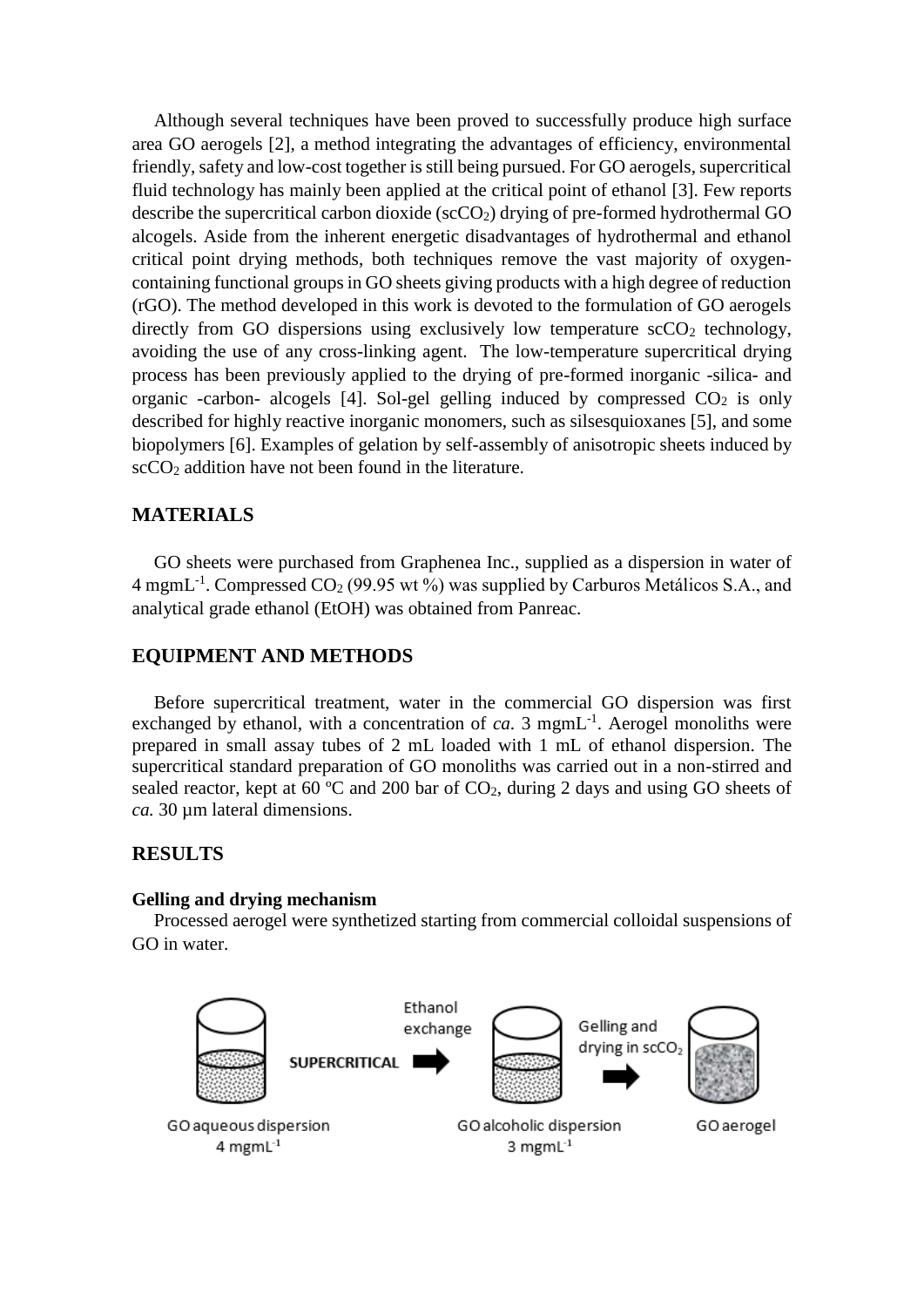Figure 1. Schematic representation of the main synthetic steps employed in the supercritical (scCO<sub>2</sub>) tested technique.

Figure 1 schematically shows the main steps involved in the procedure. In the supercritical procedure, due to the miscibility gap in the  $CO<sub>2</sub>/water$  system, a previous step consisting in water exchange to an organic solvent miscible with  $\sec O_2$  was required. EtOH was chosen for this purpose. At room temperature, treatment with EtOH, also seems to produce a noticeable reduction of GO sheets.

XPS of the obtained monolith at 60 ºC indicates that the use of the low temperature scCO<sup>2</sup> technology for foaming and drying did not caused any significant reduction in the structure of GO. The measured ratio O/C was of 0.48, similar to that obtained for GO in the alcoholic colloidal dispersion (0.47). Quantified substantial conversion of GO to rGO in scCO<sub>2</sub> has been observed a temperatures between 200-300 °C [7].

#### **Textural and adsorption properties**

The supercritically prepared monoliths have a weight of *ca.* 3.3-3.5 mg, which is slightly higher than the initially added GO weight to the vial (*ca.* 3 mg). However, this value is reduced to *ca.* 2.5-2.8 mg after sample evacuation under vacuum at 120 ºC. This weight loss is assigned to residual ethanol solvent and adsorbed  $CO<sub>2</sub>$  during synthesis. Using the evacuated samples, the density of the monoliths  $(\rho_m)$  was calculated as the weight of the cylinder after evacuation divided by the geometrical cylinder volume. For the supercritically dryed samples, this value is  $ca$ . 7-9  $10^{-3}$  gcm<sup>-3</sup>. Density values measured for the  $\sec O_2$  aerogels are close to those of air.



Evacuated monoliths were used to acquire surface area values (Fig. 2). Foamed GO samples exhibited type IV isotherms according to the IUPAC classification, characteristic of mesoporous materials. Isotherms have an H3-type hysteresis loop related to slit-shaped pores or aggregates of plate-like particles, the latter of which is representative of the studied GO system. In this work the BET equation was used only to estimate the surface area ( $S_a$ ) values in the relative pressure range  $P/P_0$  of 0.01-0.10. These values were of 207 and 226 m<sup>2</sup>g<sup>-1</sup> for samples obtained at 60 and 90 °C, respectively. The pore volume ( $V_p$ )

Figure 2. N2 adsorption and desorption isotherm, with IUPAC type IV-H3 structure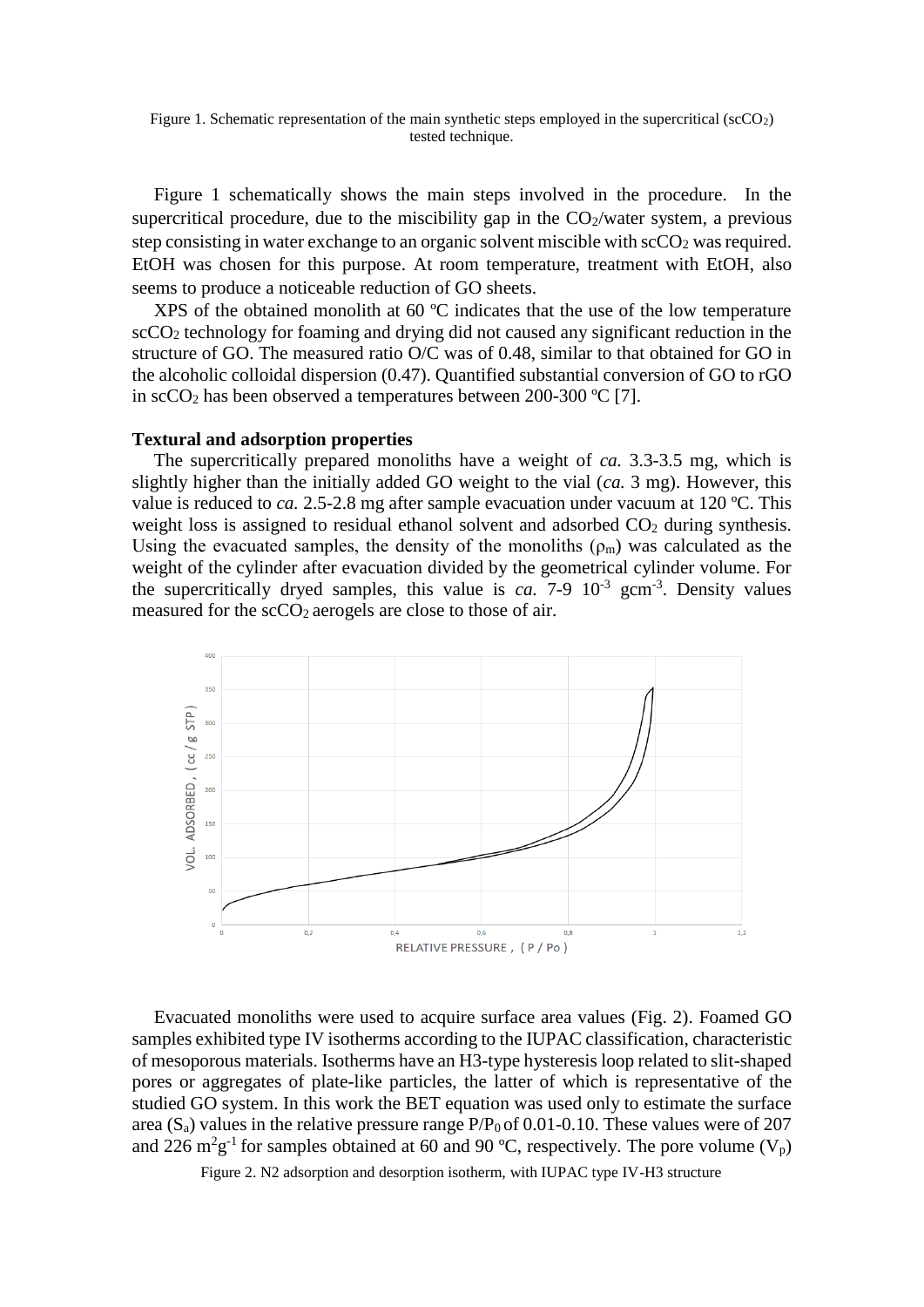was roughly estimated by substracting from the cylinder geometrical volume the volume occupied by the graphene sheets (graphene weight/graphene density reported as 1.06 gcm-<sup>3</sup>) [8]. This calculation leads to empty volume specific values of 0.64  $\text{cm}^3\text{g}^{-1}$  for the supercritically dryed samples.

## **Microstructure**

Details of the microstructure of the graphene-based aerogels were revealed by SEM. Samples obtained following the supercritical standard procedure showed a sponge-like porous structure of multiple exfoliated GO sheets (Fig. 3).



Figure 3. SEM images of monoliths obtained at 60

The aerogels were compressible and elastic to some extent. A simple test was performed in the solids obtained at 60 ºC (Fig. 4).



Figure 4. Optical images of the static pressure experiments. 50g (left) and 200g (right)

The size of the monolith was reduced in *ca.* 5 % when applying static pressure with a weight of  $50 \text{ g}$  (12500 times the weight of the monolith), but it mostly recovered the initial shape after releasing this pressure. Thus, the inherent flexibility of graphene sheets was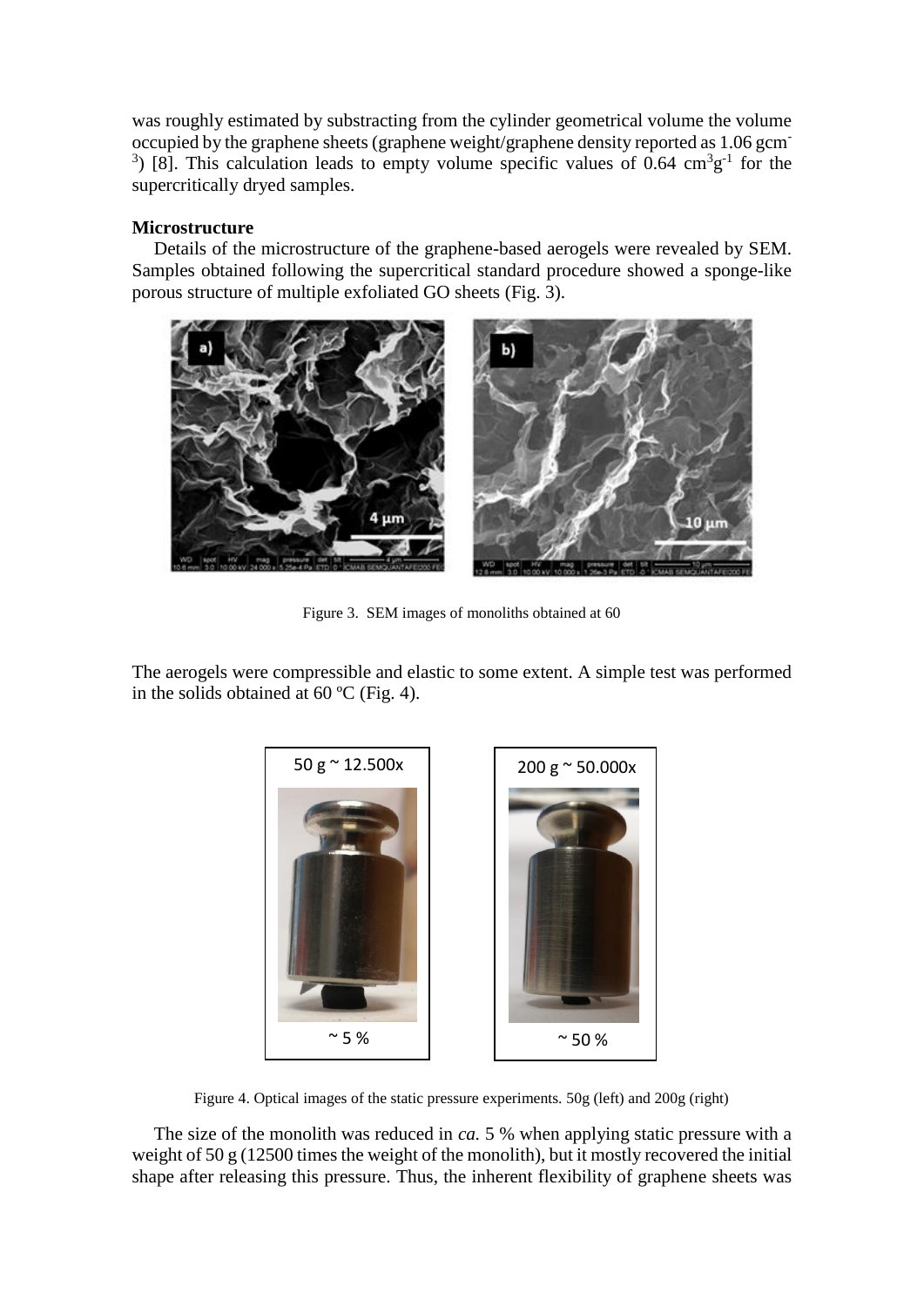translated to the 3D macrostructure. However, the monolith was heavily shrinked (*ca.* 50 %) after applying a weight of 200 g (50000 times the weight of the monolith), and the size was not recovered by eliminating the weight. This behavior was likely due to partial break of the interior network of the monolith under compression.

In some cases, after the gelation and drying process, the aerogels suffered a severe shrinkage, obtaining aerogels with a 20 v% of the initial volume (Fig. 5a).



Figure 5. Optical images of the swelling process. a) reduced size aerogel  $t = 0$ , b)  $t = 1$  h, c)  $t = 24$ h.

After addition of ethanol in the vials containing the reduced aerogels a process of swelling was observed (Fig 5b, c). The monolith volume increased up to 80  $v\%$  of the added monolith volume. Meaning that the aerogel was not only stable in water or ethanol, but also capable of absorbing it. Ethanol swelled monoliths were dryed in  $\text{scCO}_2$ , returning the aerogels to their reduced volume (Fig. 6).



Figure 6. Optical images of the reversible drying process. a) swelled aerogels b) reduced size monoliths after the drying process.

### **CONCLUSION**

The aerogel monoliths obtained by  $\sec O_2$  gelation and drying have a very low density and high specific surface area, which rivals with that of most light-weight graphene aerogels reported in the literature. These aerogels are formed under mild conditions which fosters the stability of the functional groups during the procedure. The use of low temperature  $\sec O_2$  technology as the main step implies a lower environmental impact compared to other methods such as hydrothermal or drying at the supercritical point of